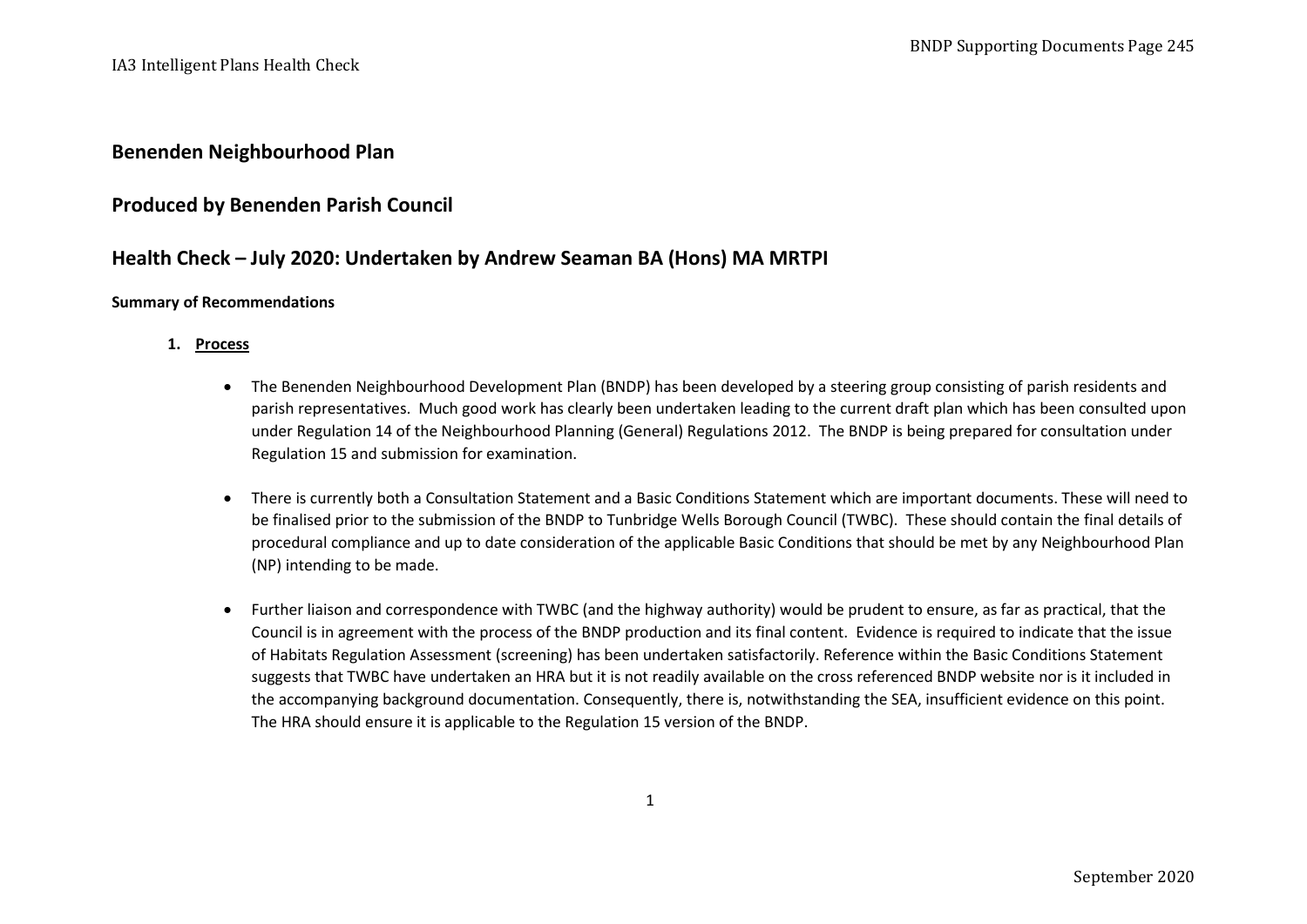## **2. Content**

- <span id="page-1-0"></span>• The BNDP is broadly drafted to take into account national planning policy which includes the requirement to plan positively for sustainable forms of development. However, the BNDP has limited references to 'sustainable development' within its text. The BNDP could helpfully provide more explicit explanation as to how the plan will contribute towards sustainable forms of development. This should be rectified with additional content/commentary within the plan with cross references to the Basic Conditions Statement amended as necessary. The BNDP should ensure it is consistently referring to the 2019 National Planning Policy Framework (NPPF) and suggestions are made in Part 3 below on specific matters that should be addressed to ensure sufficient regard has been had to national policy.
- The BNDP contains a clearly stated Vision. It would be helpful to set out a brief explanation as to how, in all its parts, this has been derived with reference to the evidence base. The plan contains 40 separate polices informed by 5 high level vision topics (Parish identity/environment/community, housing, business/employment/connectivity, health/education, and transport) identified on page 28. Each vision topic has clear objectives. The gestation of the visions and the links to the core objectives could also be more clearly explained, feasibly in the Consultation Statement. The policies themselves are, in the main, positive but some require specific amendment to ensure they are clearly stated land use policies and others could be clarified to be more effective in implementation. Some suggested amendments for consideration are identified to the BNDP which are set out in Part 3 of this Health Check.
- Liaison with TWBC should be made to ensure the general conformity of the BNDP with the current strategic policies of the relevant development plan. This issue is addressed in the Basic Conditions Statement but would benefit from more narrative as to how the condition is met. A 'Statement of Common Ground' with TWBC would be a useful addition to the evidence base prior to formal submission for Examination. Additionally, although the Plan is not being examined against emerging strategic planning policy, the national Planning Practice Guidance (PPG) advises that the reasoning and evidence informing an emerging plan may be relevant to the consideration of the Basic Conditions against which a neighbourhood plan is tested.<sup>[1](#page-1-0)</sup> Again, liaison with TWBC should occur in respect of their draft Local Plan.

<sup>1</sup> PPG Reference ID: 41-009-20190509.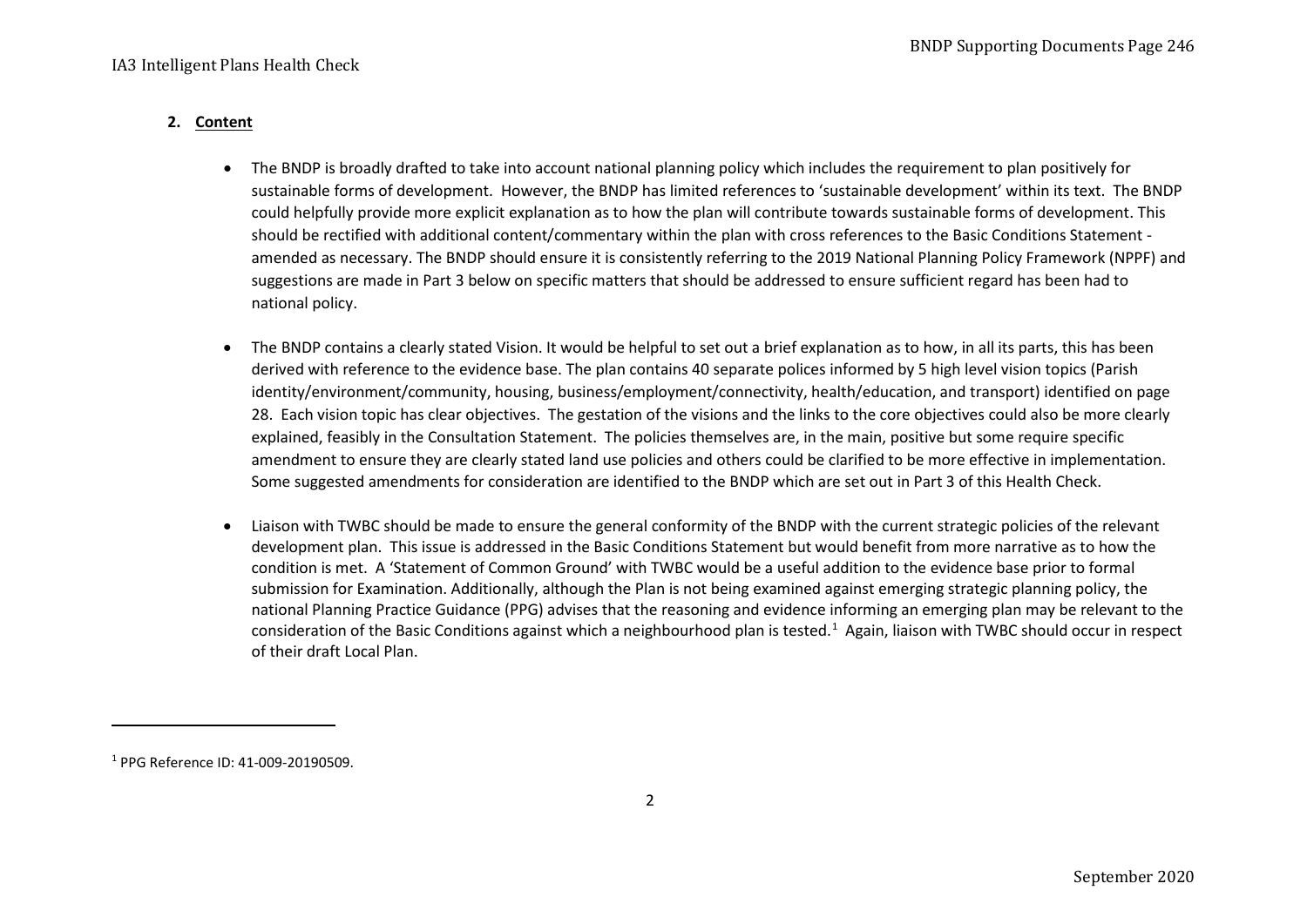- A number of policy areas would benefit from review and amendment and are set out below in Part 3 of this report. In particular the Parish aspirations for developer contributions requires review and justification to ensure legal compliance and due regard to national policy.
- An Implementation Section could be introduced explaining how the policies will be monitored for their effectiveness.
- The Basic Conditions Statement and Consultation Statement should be updated to the date prior to submission.

**Andrew Seaman 2 July 2020**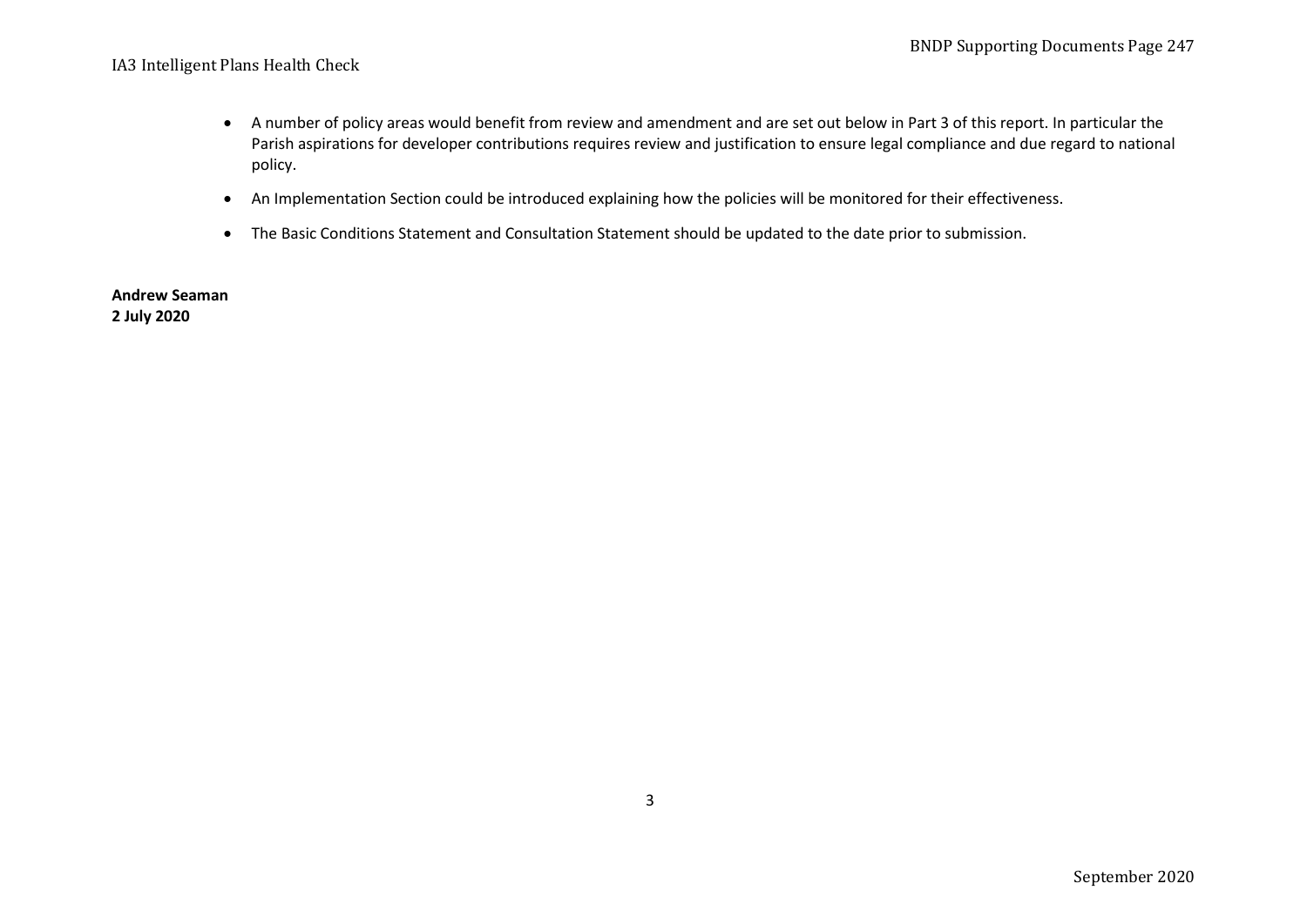## **Part 1 – Process**

|     | Criteria                                                                                                                                                              | Source                                                                                   | Response/Comments                                                                                                                                                                                                                                                                                                                                                                                                                                                                                                                                                                           |
|-----|-----------------------------------------------------------------------------------------------------------------------------------------------------------------------|------------------------------------------------------------------------------------------|---------------------------------------------------------------------------------------------------------------------------------------------------------------------------------------------------------------------------------------------------------------------------------------------------------------------------------------------------------------------------------------------------------------------------------------------------------------------------------------------------------------------------------------------------------------------------------------------|
| 1.1 | Have the necessary<br>statutory requirements<br>been met in terms of the<br>designation of the<br>neighbourhood area?                                                 | <b>Benenden NP</b><br><b>Basic Conditions Statement</b><br><b>Consultation Statement</b> | Yes, this requirement is met to date. Page 4 of the Consultation Statement confirms<br>the area was designated in August 2017 by TWBC. It would be helpful to incorporate a<br>map showing the designated area which presumably is the same as Fig 1 (page 16).                                                                                                                                                                                                                                                                                                                             |
| 1.2 | If the area does not have a<br>parish council, have the<br>necessary statutory<br>requirements been met in<br>terms of the designation of<br>the neighbourhood forum? | <b>Benenden NP</b><br><b>Basic Conditions Statement</b><br><b>Consultation Statement</b> | The BNDP is being produced by Benenden Parish Council.                                                                                                                                                                                                                                                                                                                                                                                                                                                                                                                                      |
| 1.3 | Has the plan been the<br>subject of appropriate pre-<br>submission consultation<br>and publicity, as set out in<br>the legislation, or is this<br>underway?           | <b>Benenden NP</b><br><b>Consultation Statement</b>                                      | The Consultation Statement contains the primary evidence confirming the process of<br>community involvement and engagement. This has included public workshops, public<br>exhibitions, consultation on a 'Rough Draft', features in the parish magazine, an active<br>website and general correspondence. Further details are in the Consultation<br>Statement which should ensure it contains adequate documentary evidence to<br>demonstrate that the the legislative requirements have been met.<br>At present the BNDP has been the subject of appropriate pre-submission consultation. |
| 1.4 | Has there been a<br>programme of community<br>engagement proportionate<br>to the scale and complexity<br>of the plan?                                                 | <b>Benenden NP</b><br><b>Consultation Statement</b>                                      | The Consultation Statement refers to community involvement and a summary of<br>activities is provided.<br>Sections 5/6 of the Consultation Statement contains a helpful summary of<br>consultations and the appendices contain some details of both the process and<br>outcomes.                                                                                                                                                                                                                                                                                                            |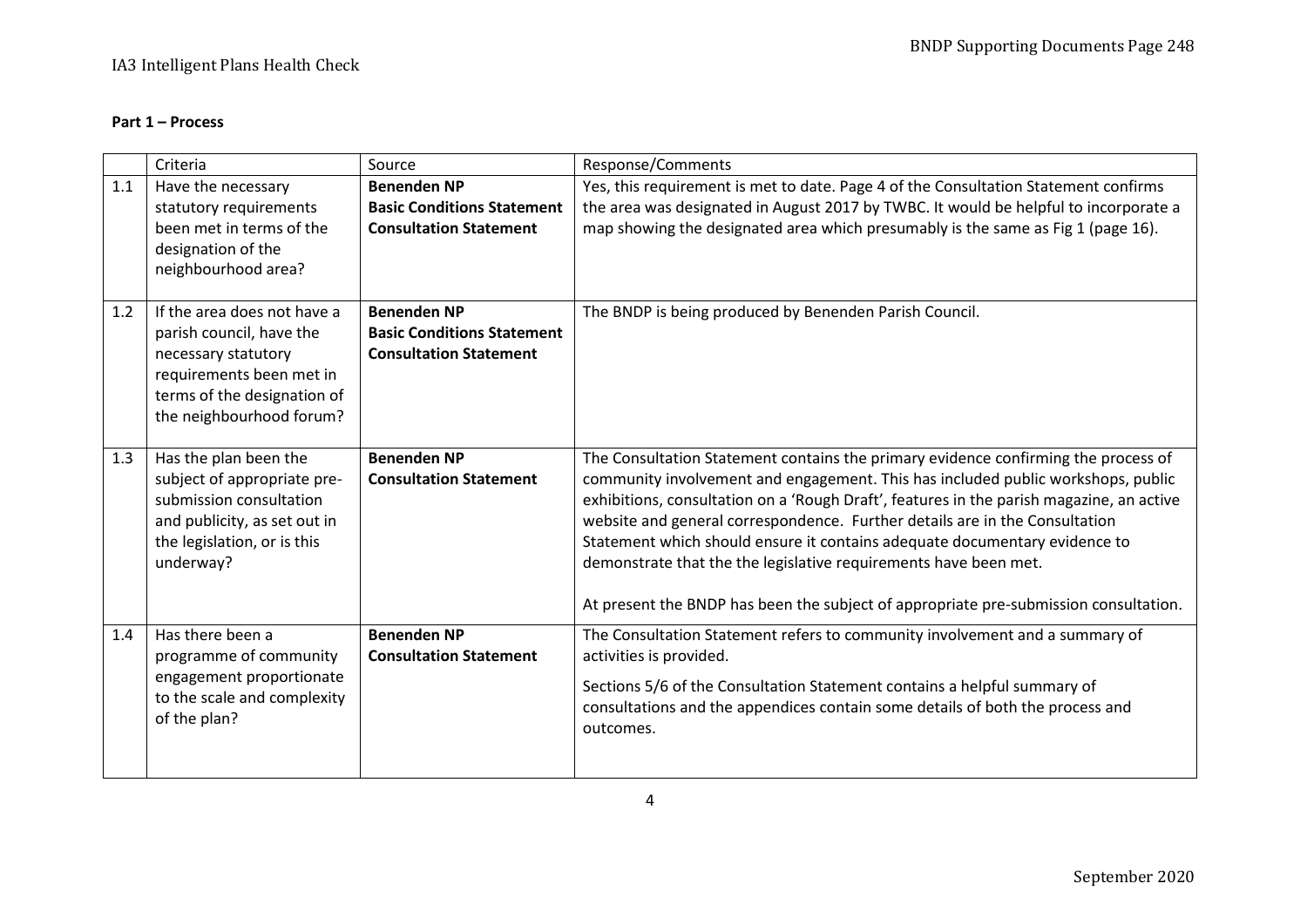| 1.5 | Are arrangements in place<br>for an independent<br>examiner to be appointed?                                                             | <b>No source</b>                                                                                                 | There is no information provided on this. Whilst the qualifying body has not yet<br>reached the stage of submitting the BNDP to TWBC under Regulation 15, it is advised<br>that discussions could helpfully begin or be scheduled on how to identify a suitable<br>independent examiner.<br>Whilst the general approach is to assess the resumes/CVs provided by prospective<br>examiners, you may also find it very helpful in coming to a decision by reading |
|-----|------------------------------------------------------------------------------------------------------------------------------------------|------------------------------------------------------------------------------------------------------------------|-----------------------------------------------------------------------------------------------------------------------------------------------------------------------------------------------------------------------------------------------------------------------------------------------------------------------------------------------------------------------------------------------------------------------------------------------------------------|
|     |                                                                                                                                          |                                                                                                                  | examples of their reports on other NPs.                                                                                                                                                                                                                                                                                                                                                                                                                         |
| 1.6 | Are discussions taking place<br>with the electoral services<br>team on holding the<br>referendum?                                        | No source                                                                                                        | It is not yet appropriate to put in place arrangements for a Referendum after the<br>examination of the Plan. However, as the Plan continues to advance, discussions<br>should be held with TWBC                                                                                                                                                                                                                                                                |
| 1.7 | Is there a clear project plan<br>for bringing the plan into<br>force and does it take<br>account of local authority<br>committee cycles? | No source                                                                                                        | There is no process set out for bringing the BNDP into force. This could be developed in<br>liaison with TWBC.                                                                                                                                                                                                                                                                                                                                                  |
| 1.8 | Has a SEA screening been<br>carried out by the LPA?                                                                                      | <b>Benenden NP</b>                                                                                               | Yes. Aecom has undertaken a Strategic Environmental Assessment (SEA) (June 2020).                                                                                                                                                                                                                                                                                                                                                                               |
|     |                                                                                                                                          | <b>Strategic Environmental</b><br><b>Assessment (SEA)</b>                                                        | The SEA Statement includes summary responses from key stakeholders such as Natural<br>England and the Environment Agency and there are no indications to reach a contrary<br>conclusion to the Statement's findings which are predominantly supportive of the<br>Plan's content and likely effects.                                                                                                                                                             |
| 1.9 | Has a HRA screening been<br>carried out by the LPA?                                                                                      | <b>Benenden NP</b><br><b>Consultation Statement</b><br><b>Basic Conditions Statement</b><br><b>SEA Statement</b> | No substantive evidence on this point.<br>There is reference to an HRA undertaken by TWBC but this is not readily available. Its<br>content should be checked for legal compliance and it should be provided in evidence,<br>for example, added to the Supporting Documents.                                                                                                                                                                                    |
|     |                                                                                                                                          |                                                                                                                  | Attention is drawn to the fact that the Conservation of Habitats and Species and<br>Planning (Various Amendments) (England and Wales) Regulations 2018 were made on                                                                                                                                                                                                                                                                                             |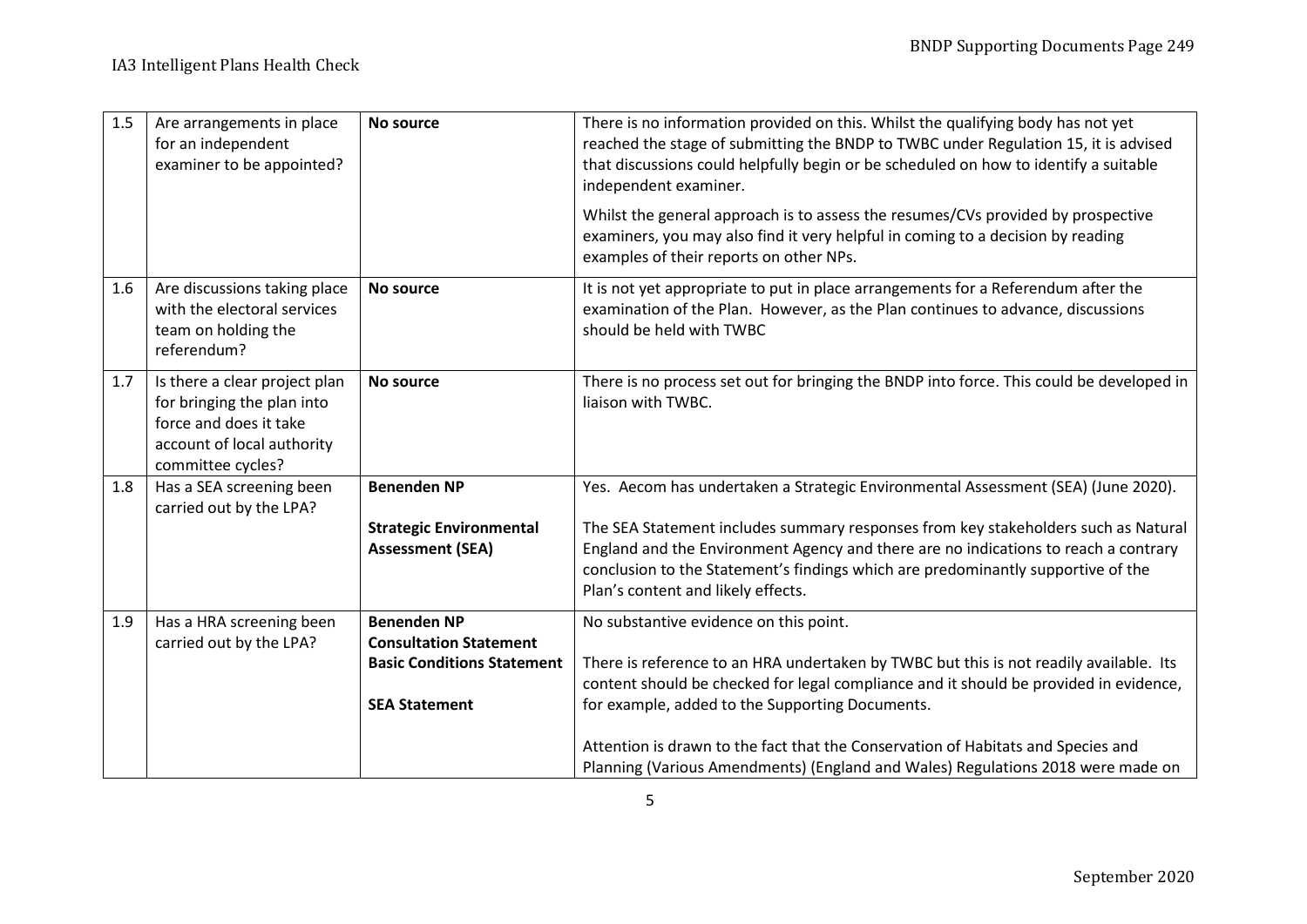|  | 5 December 2018 and came into force on 28 December 2018. These amend the<br>prescribed Basic Condition related to Habitats Assessments - the revised Basic<br>Condition took effect from 28 December 2018. See the following link:<br>http://www.legislation.gov.uk/uksi/2018/1307/contents/made<br>(Section 3). |
|--|------------------------------------------------------------------------------------------------------------------------------------------------------------------------------------------------------------------------------------------------------------------------------------------------------------------|
|  | This amendment follows the ruling of the European Court in People over Wind and<br>Sweetman on 12 April 2018.                                                                                                                                                                                                    |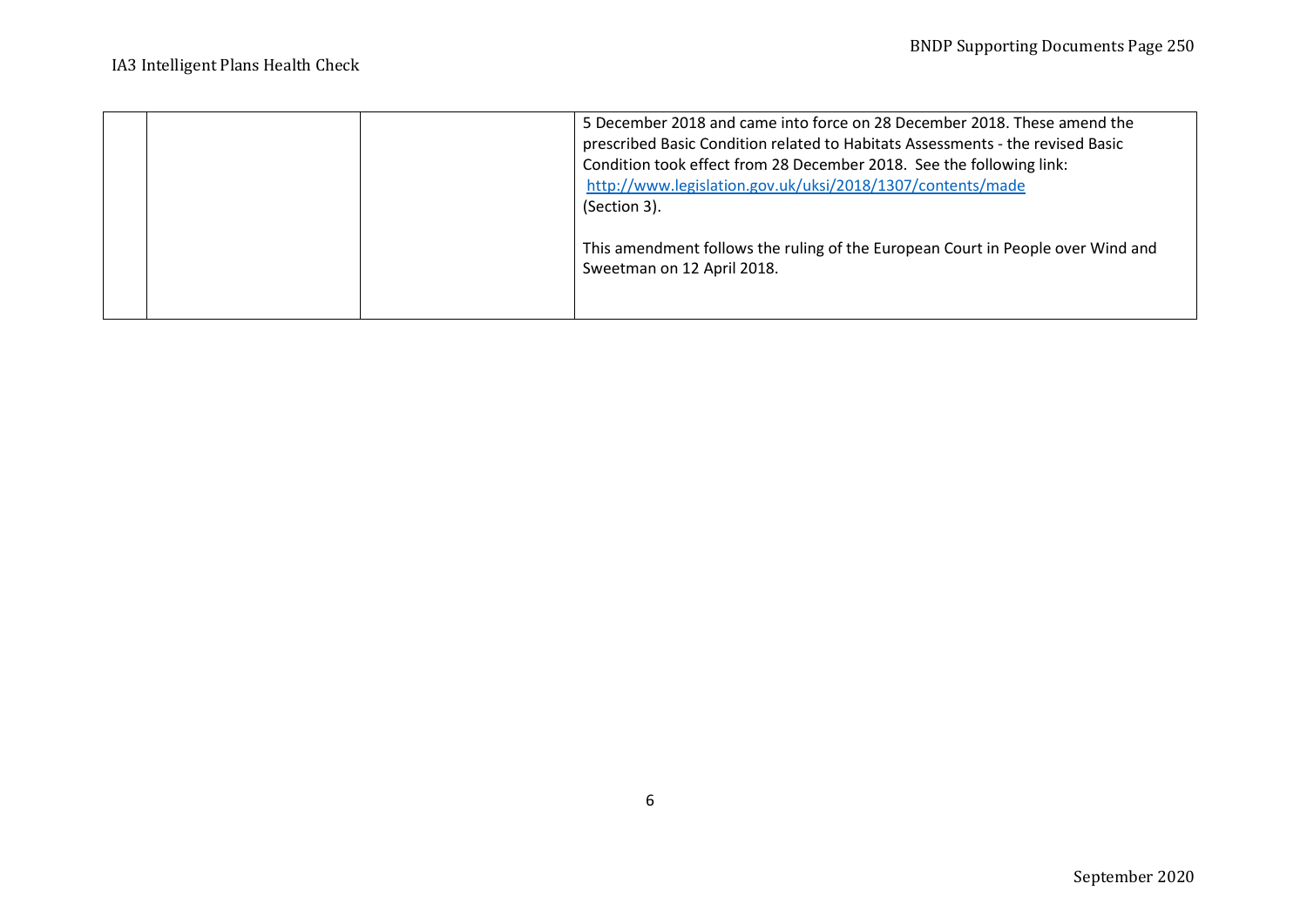## <span id="page-6-0"></span>**Part 2 – Content**

|     | Criteria                                                           | Source                                              | Response/Comments                                                                                                                                                                                                                                                                                                                                                                                     |
|-----|--------------------------------------------------------------------|-----------------------------------------------------|-------------------------------------------------------------------------------------------------------------------------------------------------------------------------------------------------------------------------------------------------------------------------------------------------------------------------------------------------------------------------------------------------------|
| 2.1 | Are policies appropriately<br>justified with a clear<br>rationale? | <b>Benenden NP</b><br><b>Consultation Statement</b> | The BNDP has a Vision (page 8). The use of the word 'we' is unclear in its meaning and<br>should be avoided (is it the Parish Council, the parish population, the steering group<br>$etc?$ ).                                                                                                                                                                                                         |
|     |                                                                    |                                                     | The BNDP identifies 5 subsequent 'objectives' derived from the initial consultation<br>process. The Consultation Statement could helpfully set out how these were identified<br>(eg expanded narrative within Section 4). The objectives address: landscape and the<br>environment; housing supply; design and the built environment; business and the local<br>economy and transport/infrastructure. |
|     |                                                                    |                                                     | The strategic approach of the BNDP is set out on page 9 although the rationale of the<br>10 numbered paragraphs are unclear (why these 10?). Paragraph 9 appears<br>misdirected as it quotes paragraph 84 of the NPPF which relates to economic<br>considerations as opposed to housing sites.                                                                                                        |
|     |                                                                    |                                                     | There are 40 policies in total which are grouped in line with the BNDP objectives.                                                                                                                                                                                                                                                                                                                    |
|     |                                                                    |                                                     | The policies are, in the main, positive statements of intent. There is opportunity (and a<br>necessity) to ensure that some policies are clearer <sup>2</sup> in their wording and purpose so as<br>to aid future effective implementation. Instances for potential amended wording are<br>identified below (see detailed comments in Part 3).                                                        |
|     |                                                                    |                                                     | There is useful advice to be found here: https://neighbourhoodplanning.org/wp-<br>content/uploads/Writing-planning-policies-toolkit-HK-071218-0907-COMPLETED-JS-<br>complete-.pdf                                                                                                                                                                                                                     |

<sup>2</sup> See PPG Reference ID: 41-041-20140306.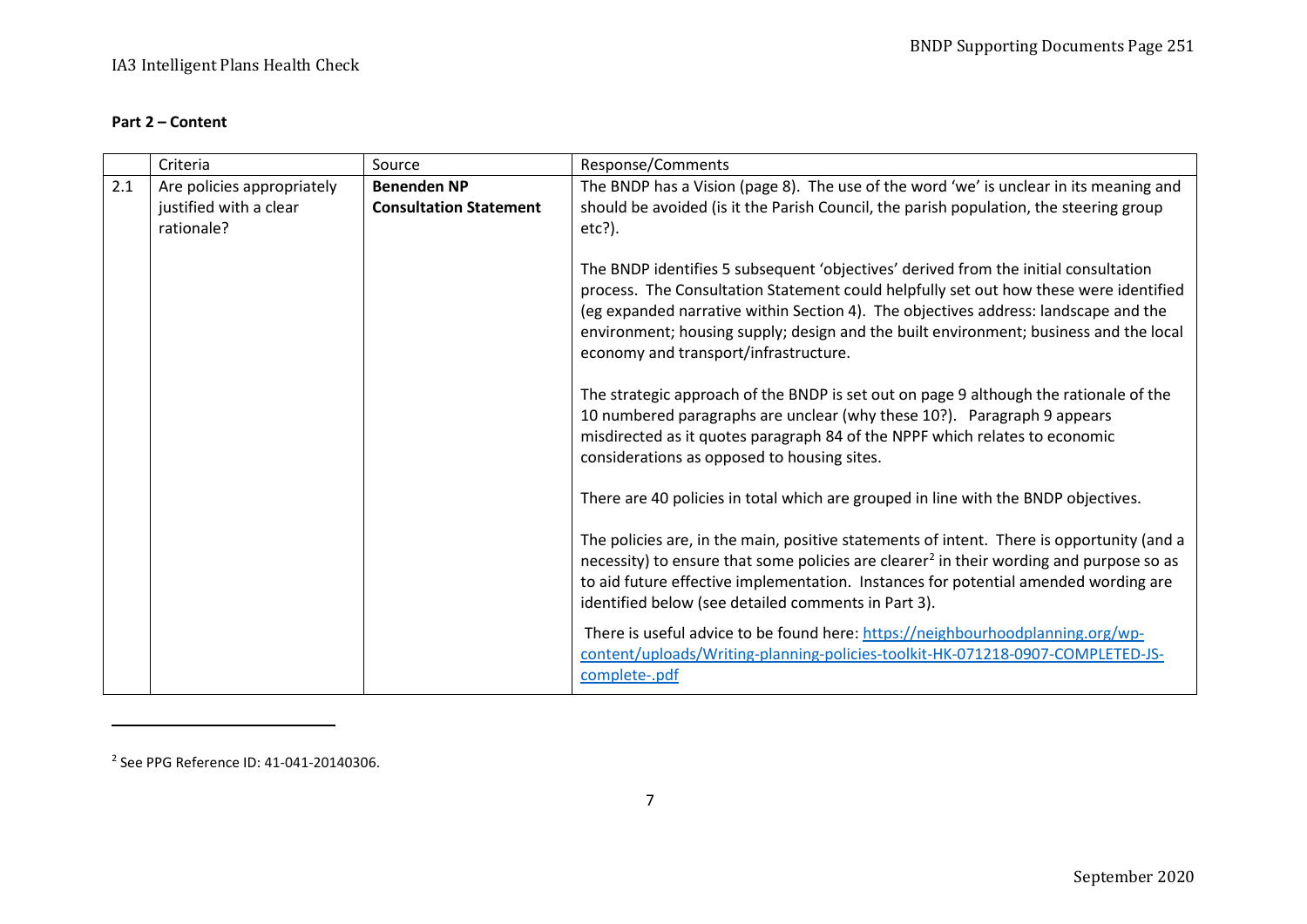|     |                                                                                                                                                                                                                                                                                                                                                 |                                                                   | Each policy is clearly identified by a separated text box. There is no doubt what<br>constitutes proposed planning policy.                                                                                                                                                                                                                                                                                                                                                     |
|-----|-------------------------------------------------------------------------------------------------------------------------------------------------------------------------------------------------------------------------------------------------------------------------------------------------------------------------------------------------|-------------------------------------------------------------------|--------------------------------------------------------------------------------------------------------------------------------------------------------------------------------------------------------------------------------------------------------------------------------------------------------------------------------------------------------------------------------------------------------------------------------------------------------------------------------|
|     |                                                                                                                                                                                                                                                                                                                                                 |                                                                   | Some policies require review/redrafting to ensure that they have regard to national<br>policy, are justified and capable of effective implementation. In a number of instances<br>(see below) more fulsome supporting text/justification of each policy is required,<br>particularly in relation to site allocations, design and infrastructure.                                                                                                                               |
| 2.2 | Is it clear which parts of the<br>draft plan form the<br>'neighbourhood plan<br>proposal' (i.e. the<br>neighbourhood<br>development plan) under<br>the Localism Act, subject to<br>the independent<br>examination, and which<br>parts do not form part of<br>the 'plan proposal', and<br>would not be tested by the<br>independent examination? | <b>Benenden NP</b>                                                | The BNDP is supported by a contents table and runs to 108 pages. The document is<br>logically structured and legibly laid out.<br>The Policies are contained in the latter portion of the Plan. Subject to clarifications (as<br>recommended) there is sufficient clarity as to what is the NP and what will be the<br>subject of examination.                                                                                                                                 |
| 2.3 | Are there any obvious<br>conflicts with the NPPF?                                                                                                                                                                                                                                                                                               | <b>Benenden NP</b>                                                | Section 3 below identifies matters of potential conflict with the NPPF which should be<br>resolved.                                                                                                                                                                                                                                                                                                                                                                            |
| 2.4 | Is there a clear explanation<br>of the ways the plan<br>contributes to the<br>achievement of sustainable<br>development?                                                                                                                                                                                                                        | <b>Benenden NP</b><br><b>Basic Conditions</b><br><b>Statement</b> | The BNDP is drafted in a broadly positive manner albeit there is scant reference in<br>support of sustainable forms of development.<br>The Plan should be revised to explain clearly how the BNDP will contribute to the<br>achievement of sustainable development.<br>The Basic Conditions Statement refers (page 29) to how the NP will contribute to the<br>achievement of sustainable development in the context of the NPPF albeit additional<br>detail would be helpful. |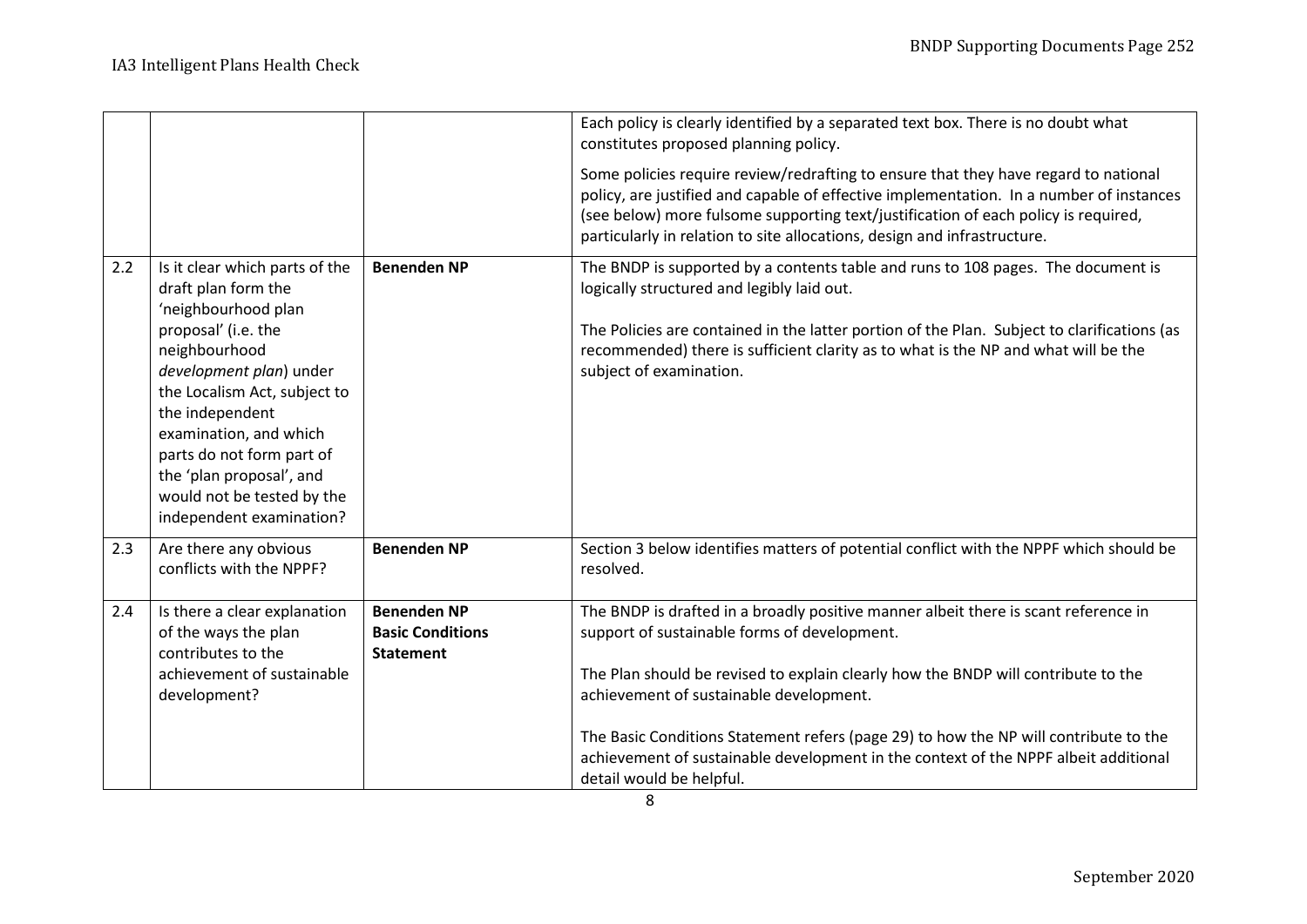| 2.5 | Are there any issues around<br>compatibility with human<br>rights or EU obligations?                                                                                                                                                                                  | <b>Benenden NP</b><br><b>Basic Conditions</b><br><b>Statement</b> | There is little specific information on this point. From an assessment of the documents<br>received there would appear to be no outstanding issues regarding compatibility with<br>human rights albeit this should be explained further in an updated Basic Conditions<br>Statement (in support of the statement on page 43, Section 5(5)).                                                                                                                                                                                                                                                                                                                                                                                                                                                                                                                                                                                        |
|-----|-----------------------------------------------------------------------------------------------------------------------------------------------------------------------------------------------------------------------------------------------------------------------|-------------------------------------------------------------------|------------------------------------------------------------------------------------------------------------------------------------------------------------------------------------------------------------------------------------------------------------------------------------------------------------------------------------------------------------------------------------------------------------------------------------------------------------------------------------------------------------------------------------------------------------------------------------------------------------------------------------------------------------------------------------------------------------------------------------------------------------------------------------------------------------------------------------------------------------------------------------------------------------------------------------|
| 2.6 | Does the plan avoid dealing<br>with excluded development<br>including nationally<br>significant infrastructure,<br>waste and minerals?                                                                                                                                | <b>Benenden NP</b><br><b>Basic Conditions</b><br><b>Statement</b> | Yes, the BNDP does avoid dealing with such excluded development, and there are no<br>potential issues regarding this matter.                                                                                                                                                                                                                                                                                                                                                                                                                                                                                                                                                                                                                                                                                                                                                                                                       |
| 2.7 | Is there consensus between<br>the local planning authority<br>and the qualifying body<br>over whether the plan<br>meets the basic conditions<br>including conformity with<br>strategic development plan<br>policy and, if not, what are<br>the areas of disagreement? | <b>Benenden NP</b><br><b>Basic Conditions</b><br><b>Statement</b> | There is no categoric evidence to demonstrate a consensus (or otherwise) between<br>Benenden PC and TWBC albeit it would appear that a positive ongoing relationship<br>between the two exists.<br>This should be remedied (by further minuted meetings/correspondence) ideally before<br>submission. Any areas of obvious disagreement should be obviated or minimised. A<br>statement of common ground would be helpful.<br>It cannot be concluded at the present time that there are no potential issues of general<br>non-conformity (i.e. disagreement) with the strategic development plan policies of the<br>extant development plan although this matter is addressed within the Basic Conditions<br>Statement.<br>It is important that the Basic Conditions Statement should set out how the BNDP is in<br>general conformity with the extant Local Plan and, as appropriate, the emerging<br>development plan documents. |
| 2.8 | Are there any obvious<br>errors in the plan?                                                                                                                                                                                                                          | <b>Benenden NP</b>                                                | Some suggestions are made in Part 3 below.                                                                                                                                                                                                                                                                                                                                                                                                                                                                                                                                                                                                                                                                                                                                                                                                                                                                                         |
| 2.9 | Are the plan's policies clear<br>and unambiguous and do                                                                                                                                                                                                               | <b>Benenden NP</b>                                                | Detailed comments are made below on the content and drafting of the BNDP's Policies.<br>The policies have clearly been shaped by the community's aspirations to date.                                                                                                                                                                                                                                                                                                                                                                                                                                                                                                                                                                                                                                                                                                                                                              |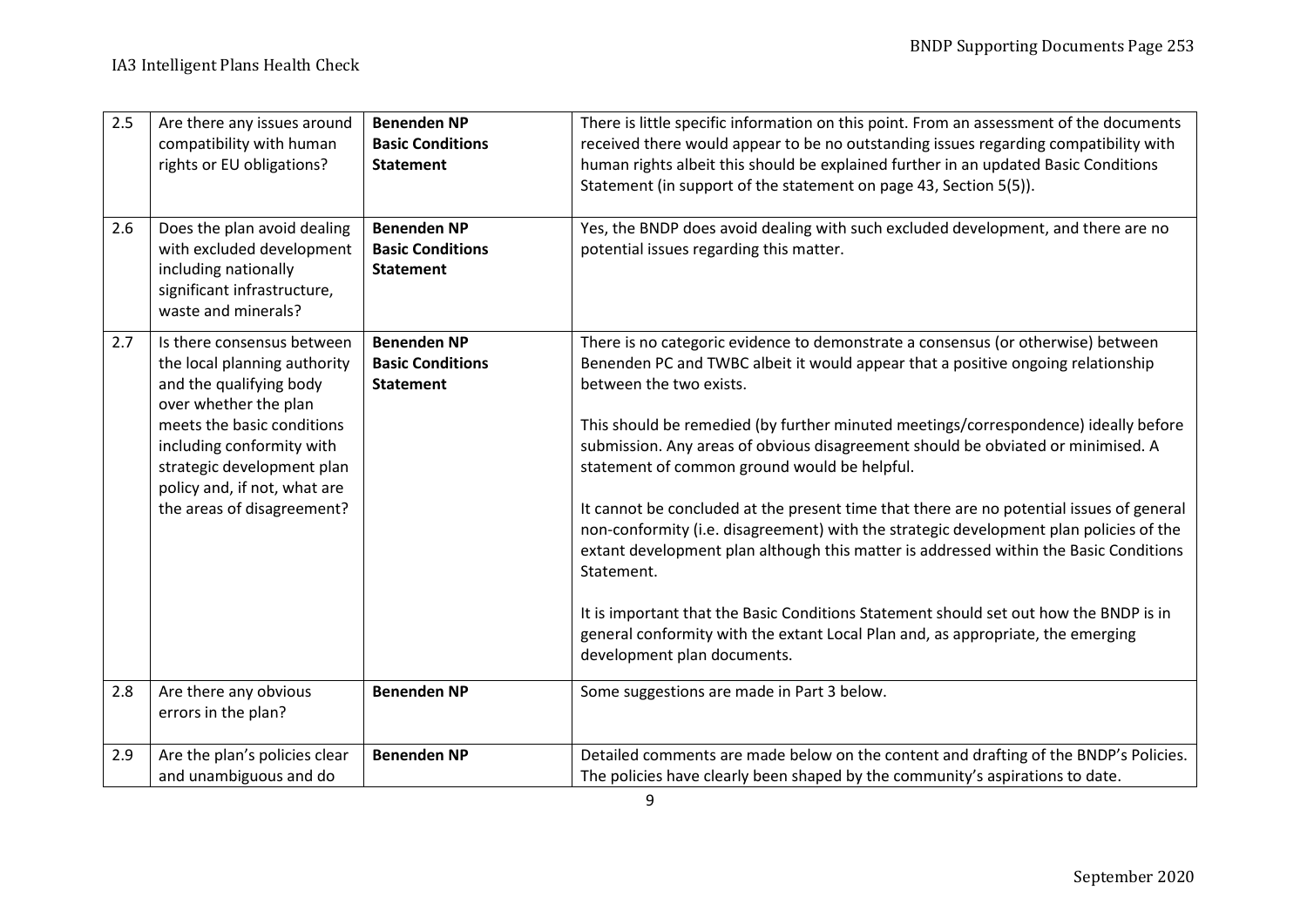<span id="page-9-0"></span>

| they reflect the     | <b>Consultation Statement</b> | Generally, the policies are clearly set out. Some would benefit from greater clarity to |
|----------------------|-------------------------------|-----------------------------------------------------------------------------------------|
| community's land use |                               | aid their implementation, and a further 'sense check' and potential refinement to       |
| aspirations?         |                               | ensure that they are clear land use policies and not general assertions of aspiration   |
|                      |                               | (which might be contained to a degree within the text of the BNDP, balanced with the    |
|                      |                               | advice in the PPG <sup>3</sup> ). A small number of policies could be omitted.          |
|                      |                               |                                                                                         |

<sup>3</sup> See PPG Reference ID: 41-004-20190509.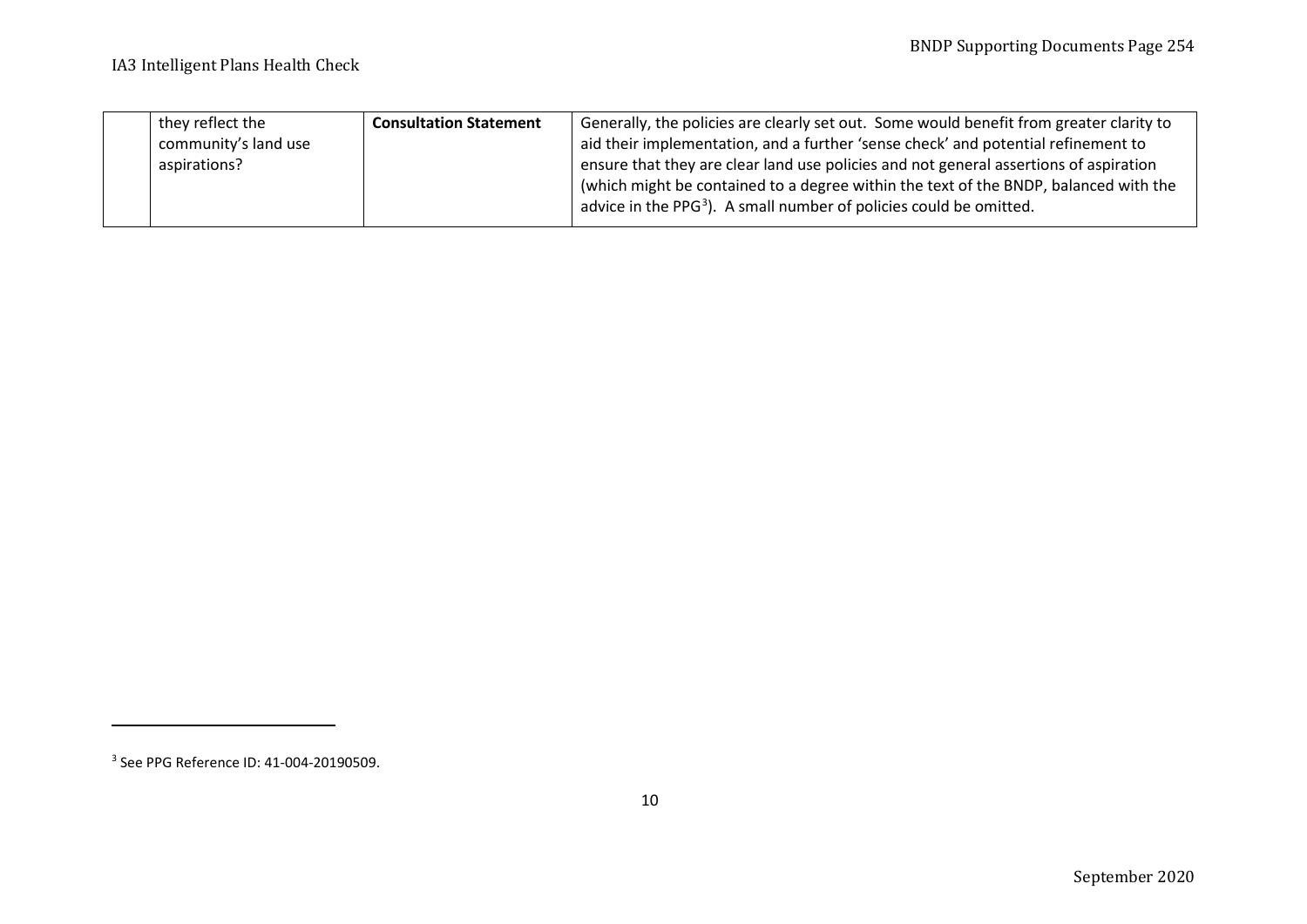#### **Part 3 - Detailed Comments**

- **1.** These detailed comments address all matters, both of significance and of a more minor nature, across the current BNDP and are presented in Page order.
- **2.** Page 3 a contents page is useful.
- **3.** Page 5. It would be helpful to explain why the Plan period runs to 2035 as the emerging Local Plan runs until 2036.
- **4.** Page 7. Superfluous 'the' before Neighbourhood Development Plans in the final line.
- **5.** Page 8. The Vision would benefit from the deletion of the concept of 'we' (who is 'we'?).
- **6.** Page 9. The penultimate paragraph refers to the strategic policies of the NPPF and TWBC adopted Local Plan. Strictly speaking the Basic Condition does not require 'general conformity' with the NPPF. This sentence should be amended.
- **7.** Page 10. For clarity, would the reference to the 'this plan' in each bullet point would be better termed 'The BNDP' (avoiding potential confusion in relation to the parish plan/local plan/emerging plan etc).
- **8.** Bullet point 2 refers to the TWBC 'call for sites'. There is a risk that this evidence will be considered to be rather old for the purposes of allocating sites within the BNDP albeit there is no easy mitigation to the risk that this may pose to the Plan.
- **9.** Bullet point 6 refers to greater weight being given to sites outside the AONB. Is this strictly correct as phrased? Perhaps it could be revised along the following lines: "This plan particularly supports the development of sites which are outside of the AONB …"
- **10.** Page 11. The penultimate sentence would benefit from a reference to what can be controlled by the BNDP. For example, it could say: "…will provide a significant level of influence over development proposals within the parish".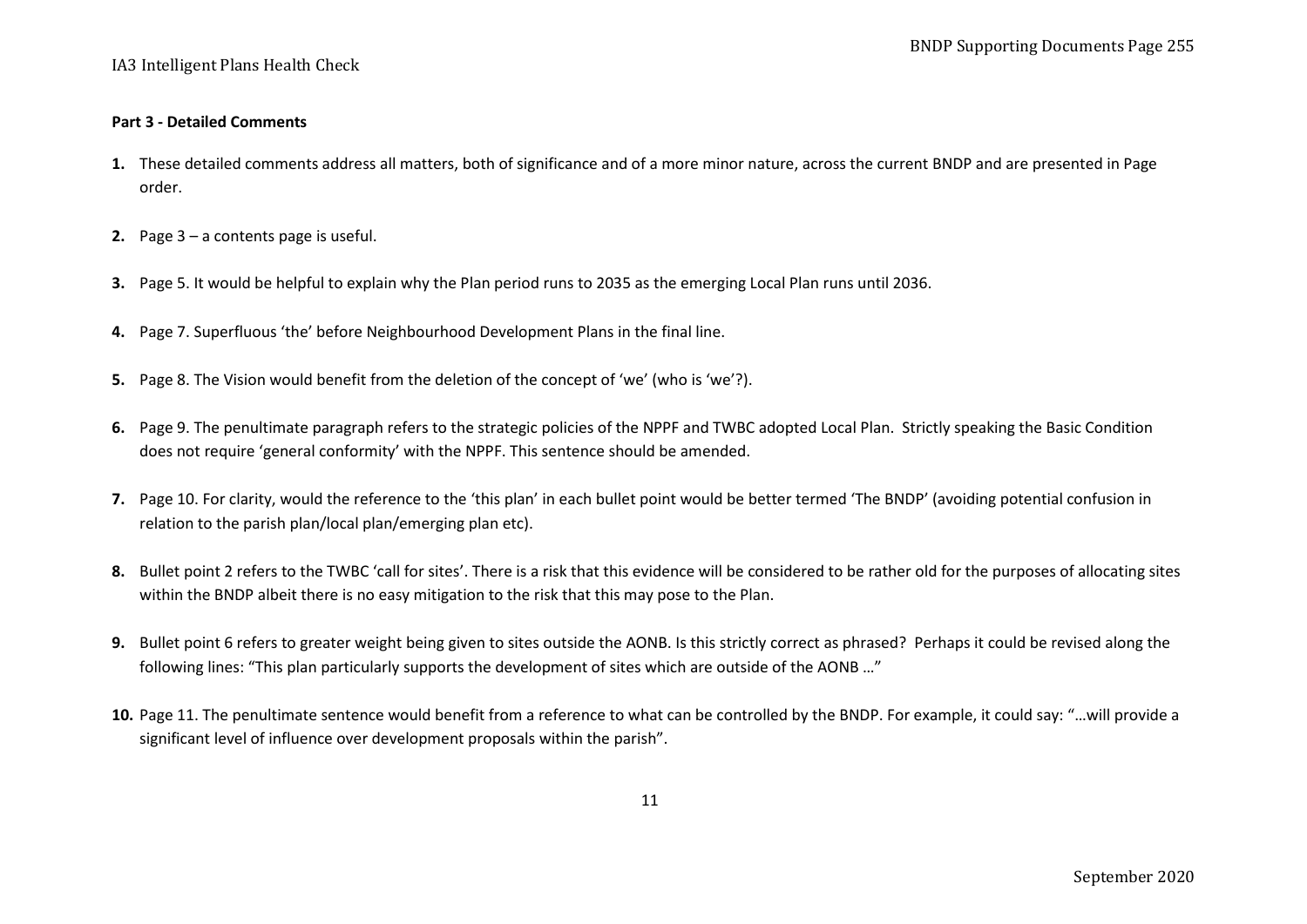**11.** Page 12. The 4th paragraph should refer to the 'adopted' Local Plan which is clearer than 'current'.

#### **Landscape and the Environment**

- 12. Page 25. 3<sup>rd</sup> bullet should be 'dispersed'.
- **13.** Page 26. Policy LE1 b) should be clearer as to what adverse impacts upon what are seeking to be avoided. Eg "It would not have an unacceptably adverse effect upon the character or landscape setting of settlements (including the designated Conservation Areas) …".
- **14.** Pages 26-31. Policy LE1 c) seeks to maintain distinctive views as per Figs 1 and 2. Policy LE2 seeks to avoid harm to Special Views. It is unclear from the BNDP and LEA5 what Special Views are and whether they are different to those in Figs 1 and 2. If they are not different LE2 is not necessary. This point should be clarified.
- **15.** Page 31. If retained, the text of the BNDP should make clear that Policy LE2 only applies to development proposals within the designated NP area.
- **16.** Page 33, paragraph 1.5. The final sentence should be deleted as it repeats paragraph 1.5.2. The reference within Policy LE3 to the TWBC Draft Local Plan would be better placed in the supporting text (as the Draft Local Plan is yet to be adopted). The supporting document LEA6 is helpful in its assessments of potential areas of Local Green Space. It is to be expected that the veracity of the evidence supporting LE3 will be scrutinised particularly at Regulation 15 consultation and at Examination. To that extent, some of the supporting information does not particularly express why the land parcels meet the NPPF requirements for LGS as being demonstrably special – it may be prudent to review LEA6 to ensure the conclusions and allocations in the BNDP are sufficiently robust adding additional narrative if necessary. The Parish Council should assure itself that the landowners of the proposed Local Green Space (LGS) have been notified and consulted.
- **17.** Page 34. Policy LE4 requires all new development to preserve enhance and maintain existing PROW. This is unreasonable as worded (eg why should a householder extension maintain and enhance an existing PROW?). The policy should be rephrased to be clearer as to its applicability to relevant forms of development. The last two sentences should be placed in supporting text.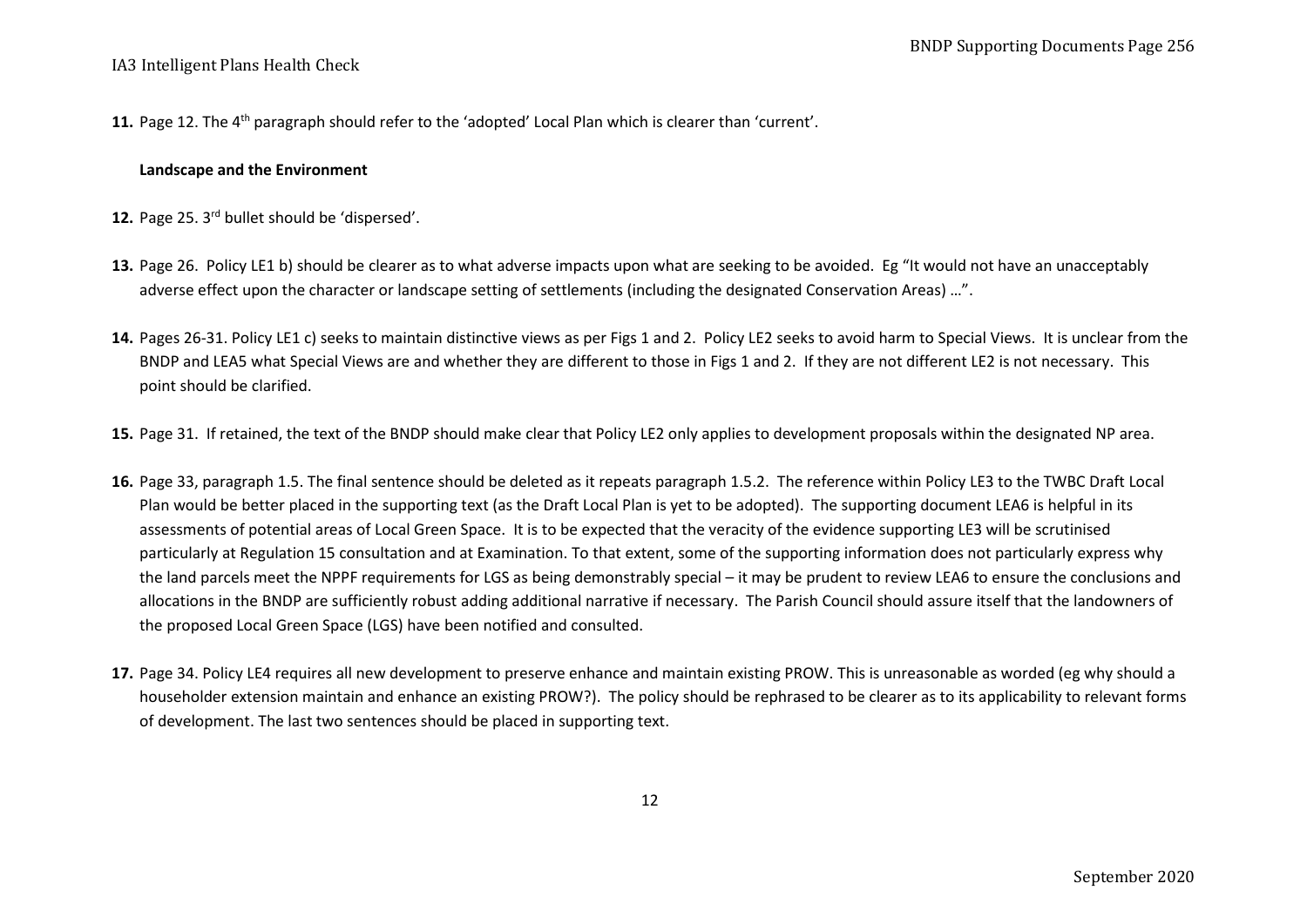- **18.** Page 35. The reference in paragraph 1.8.1 to developer funding should be caveated by the phrase 'where justified'. This, as referred to further below, is because developer payments can only be sought where legally justified in relation to a relevant development (see NPPF paragraph 56).
- **19.** Page 36. Policy LE5 could be enhanced by making clear that the policy applies (as a land use policy) where proposals are made. Thus, it could begin "When considering proposals for development, there will be a presumption …". The reference to TWBC policies should be placed in the supporting text.
- **20.** Page 37. Policy LE6 should be clearer as to when it applies and liaison with TWBC would be prudent to ensure the requirements do no replicate or contradict the requirements of the local planning authority's local validation list. As worded LE6 is unclear and not supported adequately by evidence (when does it apply, why should site surveys be carried out in all circumstances, why not create new habitats etc). Parts of the policy (eg monitoring costs) could be placed in supporting text. Amendments in liaison with TWBC are recommended.
- **21.** Policies LE7 and 8 should be clearer as to when they apply. Do they apply to all development proposals (eg changes of use, householder schemes etc) or only larger housing schemes? The policies should be clear as to when and to whom they apply. These policies should be amended accordingly.
- **22.** Page 38. Policy LE9 should be revised to apply proportionately. For example, "Plans for new developments must include proportionate elements that encourage wildlife and plants. These will include: ….". It is not feasible to control the mowing of land by planning policy (criterion b) and this should be deleted.
- **23.** Page 38. Policy LE10 could be amended to consist solely of the first sentence with the remainder being appropriately placed in supporting text.
- **24.** Page 38 and elsewhere. The status and intention behind the list of 'Projects'' (here and throughout the Plan) should be more clearly explained. Whose projects are they, how and when are they to be implemented etc. Are they a necessary part of the BNDP at all – perhaps they could be omitted?

#### **Housing Supply and Allocation**

**25.** Page 41. The objective refers to 'locally led' but the meaning of this is not given. It would be prudent to explain for clarity.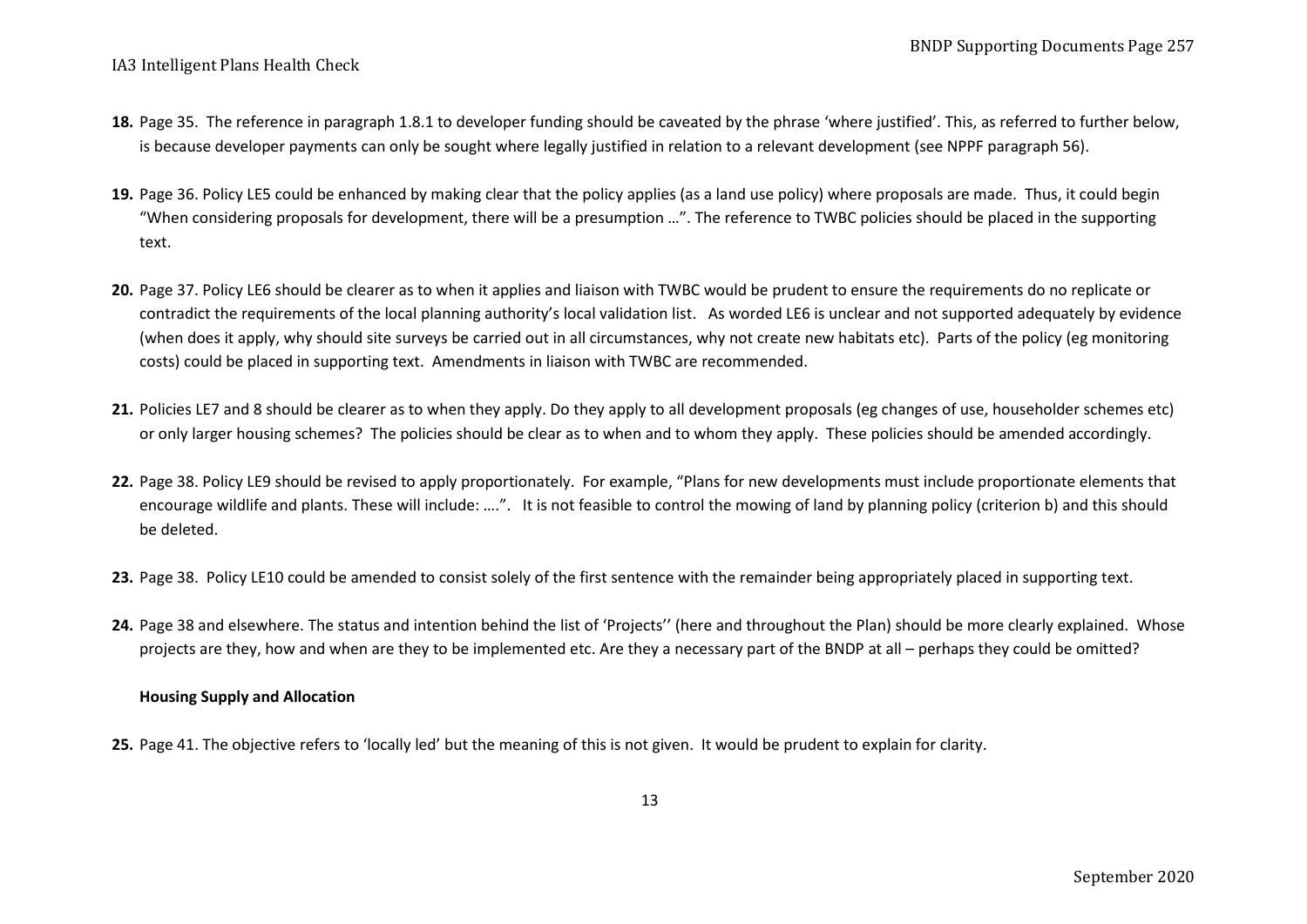- **26.** Page 45. Paragraph 2.2.1 would benefit from further explanation or clarification. At present, it reads as if the 2018 Housing Needs Study did not identify a need for larger homes contradicting and superseding the 2015 Parish Plan. This potential contradiction in outcome needs to be explained with reference to evidence to ensure the logic justifying mixed sizes within Policy HS2 is clear.
- **27.** Paragraph 2.2.2 needs to be amended to make full sense (missing word?).
- **28.** Policy HS2 e) requires 10% accessible homes. The reasoning for this with clear reference to the evidence is required in the supporting text. Why 10%?
- **29.** Page 46. Policy HS3 prioritises almhouse principles. Rather than prioritising, the policy may be more effective in delivering housing if it simply states that it supports such developments (would the Parish Council reject a non almshouse scheme for affordable housing if it came forwards first?).
- **30.** Paragraph 2.4.1. The Use Classes Order should be explained in a little more detail for clarity. Policy HS4 could begin: "Proposals for live/work units will …". The reference to appropriate rural buildings is unclear – what is appropriate? This also applies to Policy HS5. The NPPF does not make such a distinction, instead enabling the conversion of existing buildings in rural areas for economic purposes or the conversion of redundant buildings for housing (see paragraphs 79 and 83).
- **31.** Page 47. Policy HS5 refers to brownfield land or PDL. The two are synonymous in national policy (see NPPF glossary) and the policy should be amended for clarity.
- **32.** Policy HS6 (and preceding text) requires new housing densities that are consistent with existing densities in the adjacent parts of the parish. This is somewhat unclear. Does 'consistent' necessarily mean 'identical'? This is likely to be contentious at Regulation 15/Examination and may be considered contrary to the aims of national policy (see NPPF paragraphs 122/123 et al). Indeed, if the BNDP promotes the measurement of density as dwellings per hectare and Policy HS2 includes flats then there may be an unacceptable tension and insufficient justification in seeking to limit increased densities as included in the BNDP.
- **33.** Page 48. The detailed evidence in support of the housing allocations, including site selection, will be subject to scrutiny at Regulation 15 and Examination and the Parish must be satisfied that its position within the BNDP is clearly warranted.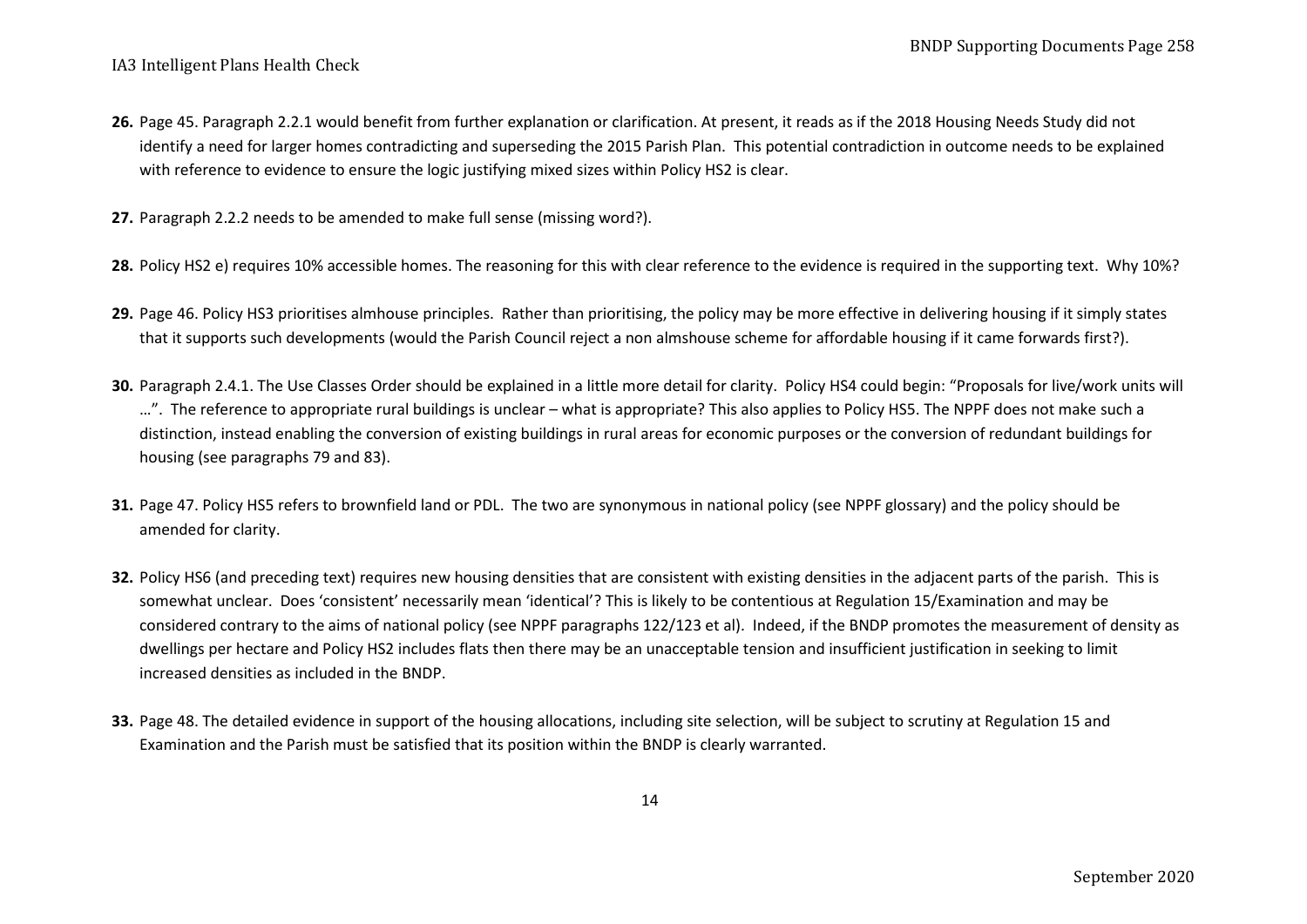- **34.** Page 52. The 2<sup>nd</sup> and 3<sup>rd</sup> paragraphs of the reasoned justification suggest that there will be harm arising which includes that affecting the significance of the heritage assets nearby but that this is outweighed by the benefit of affordable housing. The evidence exploring the harm versus the benefits will likely be explored at Examination and is currently limited. Therefore, the Parish Council should satisfy itself, with amendments as necessary, that the supporting evidence appropriately explores these aspects leading to a conclusion that the site allocation is appropriate.
- **35.** SSP1 is very detailed and may be considered prescriptively too long. There is scope to focus the policy and be shorter in its content. The limitation on density, in the absence of potential design solutions, may be considered contrary to national policy and consideration should be given to its omission. Prior liaison with the highway authority and TWBC should assure the Parish Council that its content is deliverable and justified (eg footway requirements, amenity and parking standards etc). Criterion 8 makes no reference to the other heritage assets which is an omission to be rectified. Financial contributions arising from any development are dependent on the scale and nature of the scheme in relation to its context and effects arising. As noted previously, such contributions must be legally justified. Caution should be exercised in stipulating a wish list within the BNDP which may not be justified in the event that the development expected comes forward for implementation.
- **36.** SSP2 is also prescriptive and long. The density aspirations may require some modification to be acceptable at Examination. Rather than setting limits, perhaps the key is ensuring a high quality design led approach which respects the adjacent context and delivers an appropriate level of housing. The first paragraph of the policy seems to accept that the development will cause harm (that should be minimised). Would it be more appropriate to state that a suitable high quality design will be supported/promoted and adverse impacts should be avoided or minimised and mitigated as necessary? The earlier comments on liaison with the highway authority and TWBC above remain relevant to this policy.
- **37.** SSP3 could also seek to avoid or minimise harmful impacts (1<sup>st</sup> paragraph). The requirement for a Masterplan may be perceived as unwarranted and onerous for a relatively modest number of new homes and the phasing requirements will need to be justified in evidence (a reference to the need for the phasing would be helpful in the supporting text). It is unreasonable to require any Masterplan to be accepted by TWBC and BPC before the submission of any planning application as such 'acceptability' could, theoretically, be unreasonably withheld. This should be amended. The density stipulation should be reviewed (as per previous comments). Bullet number 14 needs to be fully justified as it may be deemed unreasonable and ineffective in promoting efficient delivery of housing sites (eg commencement of ground works on the NE Quadrant may be justified before final completion of the site to ensure an effective transfer of labour and resources between sites). There is insufficient justification in evidence to warrant the list of possible contributions – these matters would likely be resolved as part of the Masterplan or planning application formulation phase.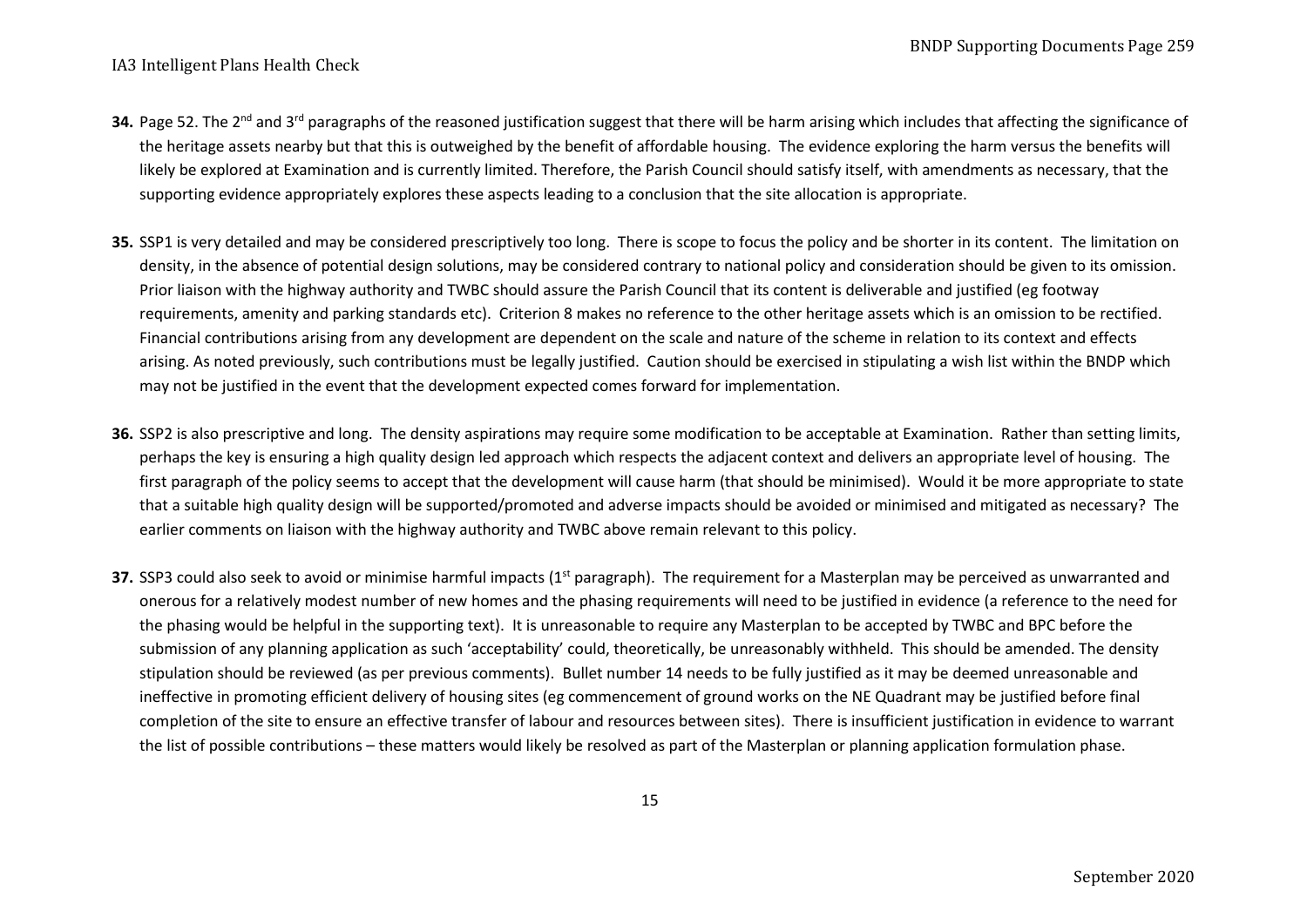SSP4 could also reference a need to avoid or minimise harmful impacts arising in paragraph 1. Once again, the Masterplan approach may be considered unreasonable and unjustified whilst the need for its acceptance prior to a planning application should be modified. The density approach should be reconsidered. The list of contributions does not appear justified at this stage.

#### **Design and the Built Environment**

- **38.** The objective for this section of the BNDP is to deliver development of similar proportions to the existing; this may be considered inflexible and consideration could be given to the use of the word 'complementary' which could facilitate appropriate design solutions that may of themselves not replicate the existing but still enhance the character and appearance of the area concerned.
- **39.** Page 72. The BNDP should recognise in the penultimate paragraph that other Building Control services exist in addition to TWBC.
- **40.** Page 73. The first bullet of Policy BD1 could state 'be sympathetic to local distinctiveness' which would have due regard to national policy and the supporting text in BNDP paragraph 3.2. Simply conserving local distinctiveness is arguably a restrictive policy that could unreasonably fetter design solutions. Similarly, Policy BD2 takes a prescriptive approach to design in pursuit of conserving distinctive character. The thrust of BD2 appears to seek replication of the existing built forms of the parish which may stymie unreasonably high quality design solutions to new or extended buildings. More flexibility to the policy is recommended to ensure sufficient regard to NPPF paragraph 127. Questions may arise as to why all chimneys need to be working and whether all construction materials can feasibly be secured from sustainable sources (and what does that mean and how would that be monitored/enforced)? Planning policies do not ordinarily repeat the provisions of other policies in the same plan as they are all applicable when proposals are considered therefore, BD2 could be amended in this regard.
- **41.** Pages 76/77. Policy BD3 could be amended and reduced in length by being less prescriptive. The second sentence of criterion e) should be clarified (should any large variation in style and finishes be avoided?). The use of signs should perhaps be minimised rather than avoided to ensure there is flexibility in the policy for its effective implementation as a whole (criterion g).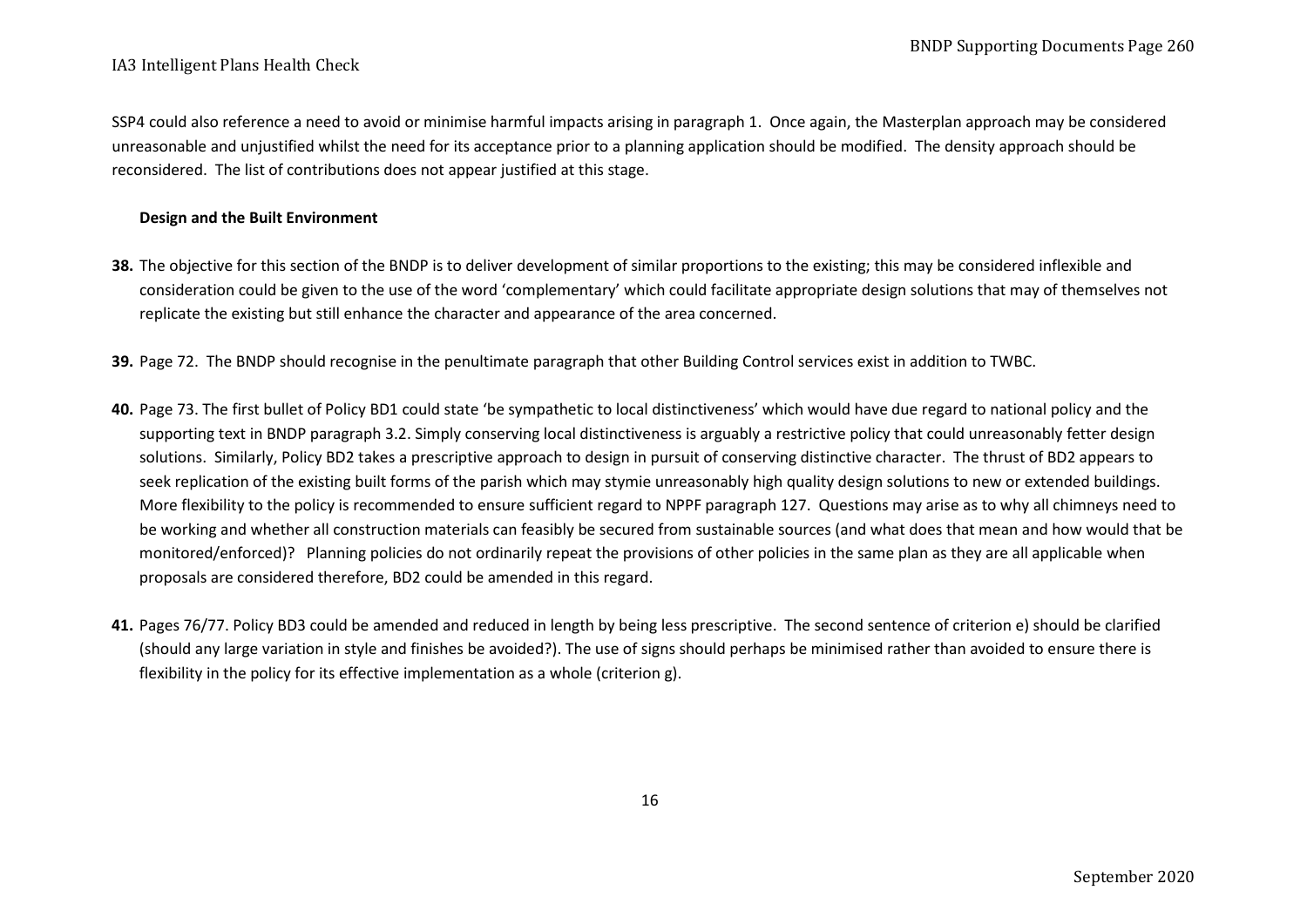- <span id="page-16-0"></span>[4](#page-16-0)2. Page 78. S55 of the Town and Country Planning Act defines what constitutes development for the purposes of planning control.<sup>4</sup> This often excludes lighting, certainly at a domestic level. Therefore, Policy BD5 as drafted may have limited utility. The policy should be clear as to whether it applies only to proposals for external visible lighting (eg a flood light column) or to development which includes external visible lighting (2<sup>nd</sup> paragraph BD5). What is meant by external visible lighting (security lights or internal window lights etc)? The policy in the latter sense would apply for example to some larger development schemes (eg a housing estate). Liaison with TWBC and the highway authority on the detail of the policy would be prudent to reach agreement on its content (eg no street lighting may affect the adoptability of highways in future schemes). The requirement for a light survey in all proposals seems onerous and unjustified. Planning policy should not require compliance with other provisions such as the Guidance Notes for the Reduction of Obtrusive Light although it may suggest regard should be had (Criterion e). Planning conditions may not be appropriate for the proper maintenance of lighting (because of the vagueness of such a term) and the control of subsequent exterior lighting may not be feasible (as it is not development in terms of S55). The policy should be reviewed in liaison with TWBC.
- **43.** Policy BD6 criterion g) is not a land use policy and should be subsumed within the supporting text instead. The rationale for the parking standards and its supporting evidence is likely to be subject to detailed consideration at Examination especially where it differs from that of the county council and TWBC (see BDA6). This policy should be agreed if possible with TWBC and the highway authority.
- **44.** Policy BD7 seeks to enshrine the provisions of the Kent County Design Guide into planning policy which is inappropriate and inflexible. Alternatively, the policy should support proposals that have demonstrable due regard to the existing Design Guide advice.
- **45.** Page 80. Policy BD8 a) is unclear in its meaning and should be amended for clarity. What are the highest manufacturing standards to be sustainable? Any replication of existing policy or Regulations should be avoided.

<sup>4</sup> <http://www.legislation.gov.uk/ukpga/1990/8/section/55>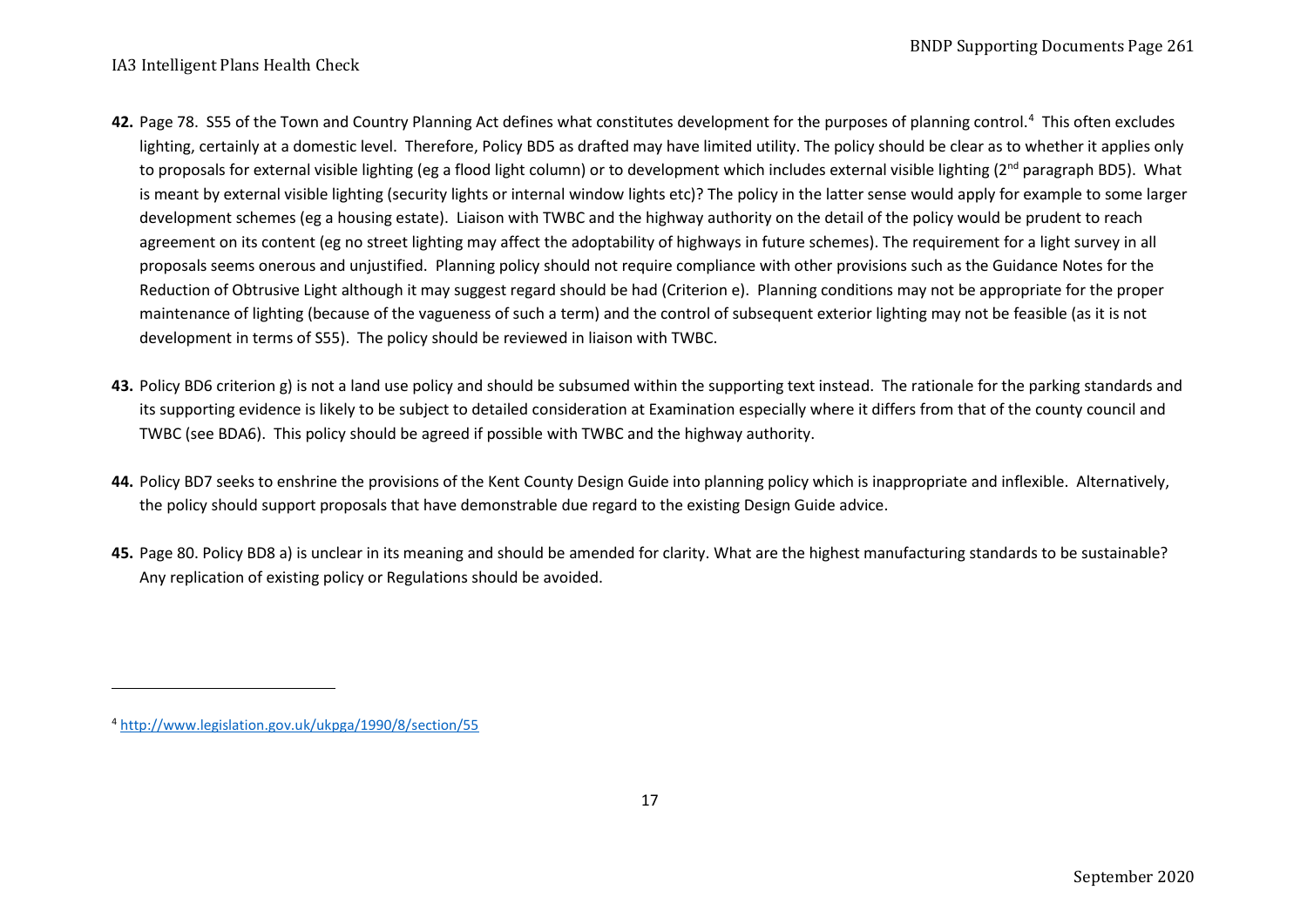## **Business and the Local Economy**

- **46.** Page 84. Policy BE1 is a positive policy but it would be clearer to state that development proposals are supported. Eg, "The BNDP seeks to promote the economic viability of the parish and will: support *proposals* for farming and forestry operations …. *Support proposals that* encourage land management practices…".
- **47.** Page 87. This is not a clear land use policy. It should be deleted or amended to clearly indicate when it would apply (ie development proposals that provide employment and career opportunities will be supported).
- **48.** Page 88. The evidence in support of Policy BE3 will likely be explored during the Regulation 16 consultation and at Examination and the Parish Council should satisfy itself that it is sufficiently robust.
- **49.** Page 92. Policy BE5 would be a clearer land use policy with the following addition: "…The support for existing community facilities on the maps (Figs 10 and 11) will be maintained. Any *development* proposal that involves *the loss or a reduction in* provision must demonstrate …".
- **50.** Policy BE6 creates a hierarchical preference for new uses in the conversion of rural buildings. Such a hierarchy does not exist in national policy. As such the policy should be amended accordingly or deleted.
- **51.** Page 93. Policy Be7 a) would benefit from the addition of "…and will support new *development proposals for* business in the designated commercial areas …".

## **Transport and Infrastructure**

**52.** The aspirations of this chapter of the Plan are routed in the community led evidence but this appears limited as presented in the supporting documents. Policy T1 is not well supported by specific evidence as to why all developers who receive planning permission should contribute to allweather routes specifically identified by the Parish. Individual contributions can only be secured to mitigate effects arising from development. This policy should be amended or deleted.